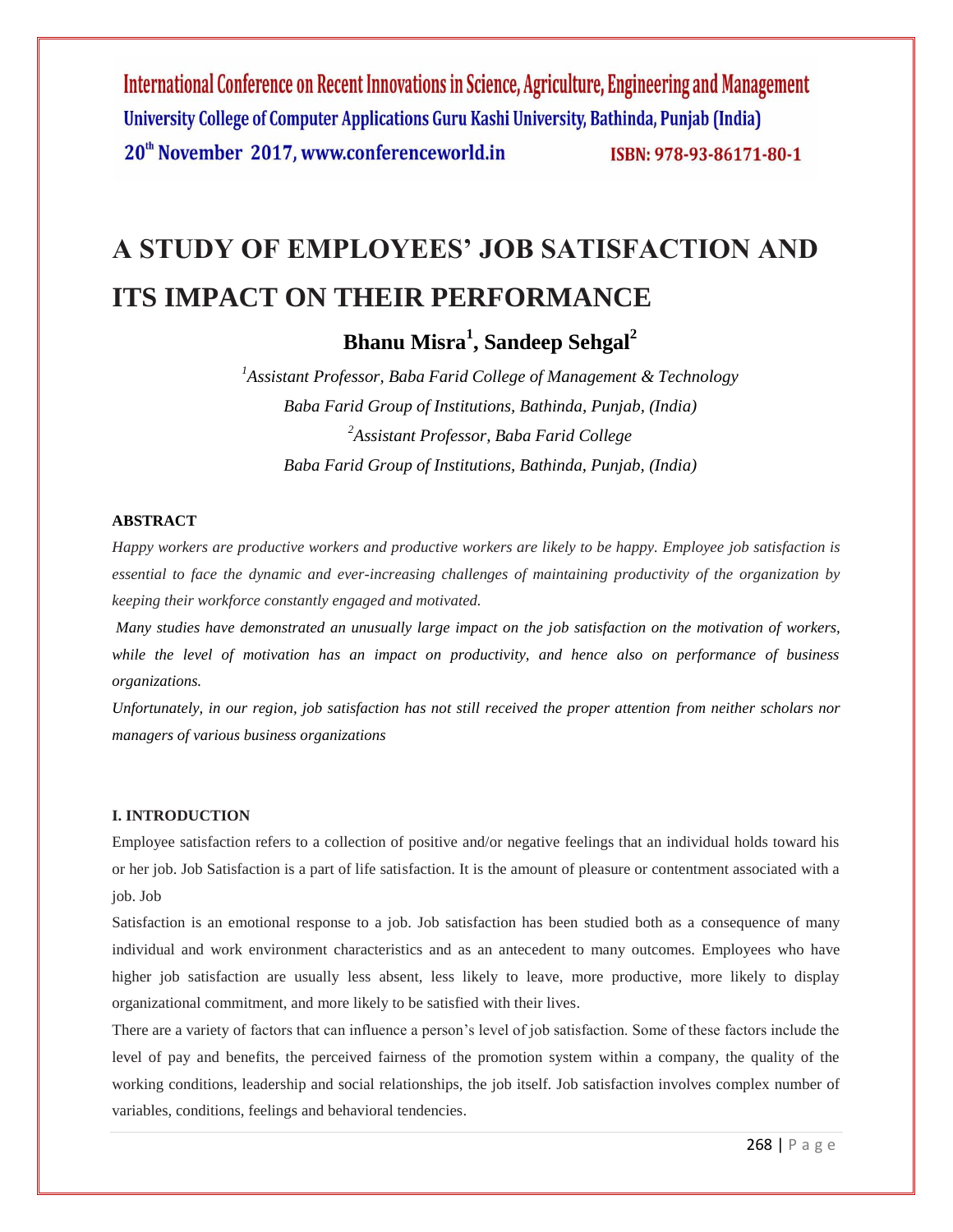# **II. DEFINATION**

Different authors have different approaches towards defining job satisfaction. Some of the most commonly cited definitions on job satisfaction are analysed in the text that follows:

Vroom in his definition on job satisfaction focuses on the role of the employee in the workplace. Thus he defines job satisfaction as affective orientations on the part of individuals toward work roles wich they are presently occupying (Vroom, 1964)

Job satisfaction can be defined also as the extent to wich a worker is content with the rewards he or she gets out of his ore her job,particulary in terms of intrinsic motivacion (Statt, 2004).

### **III. OBJECTIVES OF THE STUDY**

The objective of the study is as follows:

- To identify the factors which influence the job satisfaction of employees.
- To identify the impact of employees' job satisfaction on their performance.
- To identify the factors which improve the satisfaction level of employees.

#### **IV. IMPORTANCE OF JOB SATISFICATION FOR VARIOUS STAKEHOLDER**

- $\triangleright$  For the Organization:
- Enhance employee retention.
- Increase productivity.
- Increase customer satisfaction.
- Reduce turnover, recruiting, and training costs.
- Reduced wastages and breakages.
- Reduced accidents.
- Reduced Absenteeism.
- Enhanced customer satisfaction and loyalty.
- More energetic employees.
- Improved teamwork.
- Higher quality products and/or services due to more competent, energized employees.
- Improves a corporate image.
	- $\triangleright$  For the Employee:
- Employee will believe that the organization will be satisfying in the long run
- They will care about the quality of their work.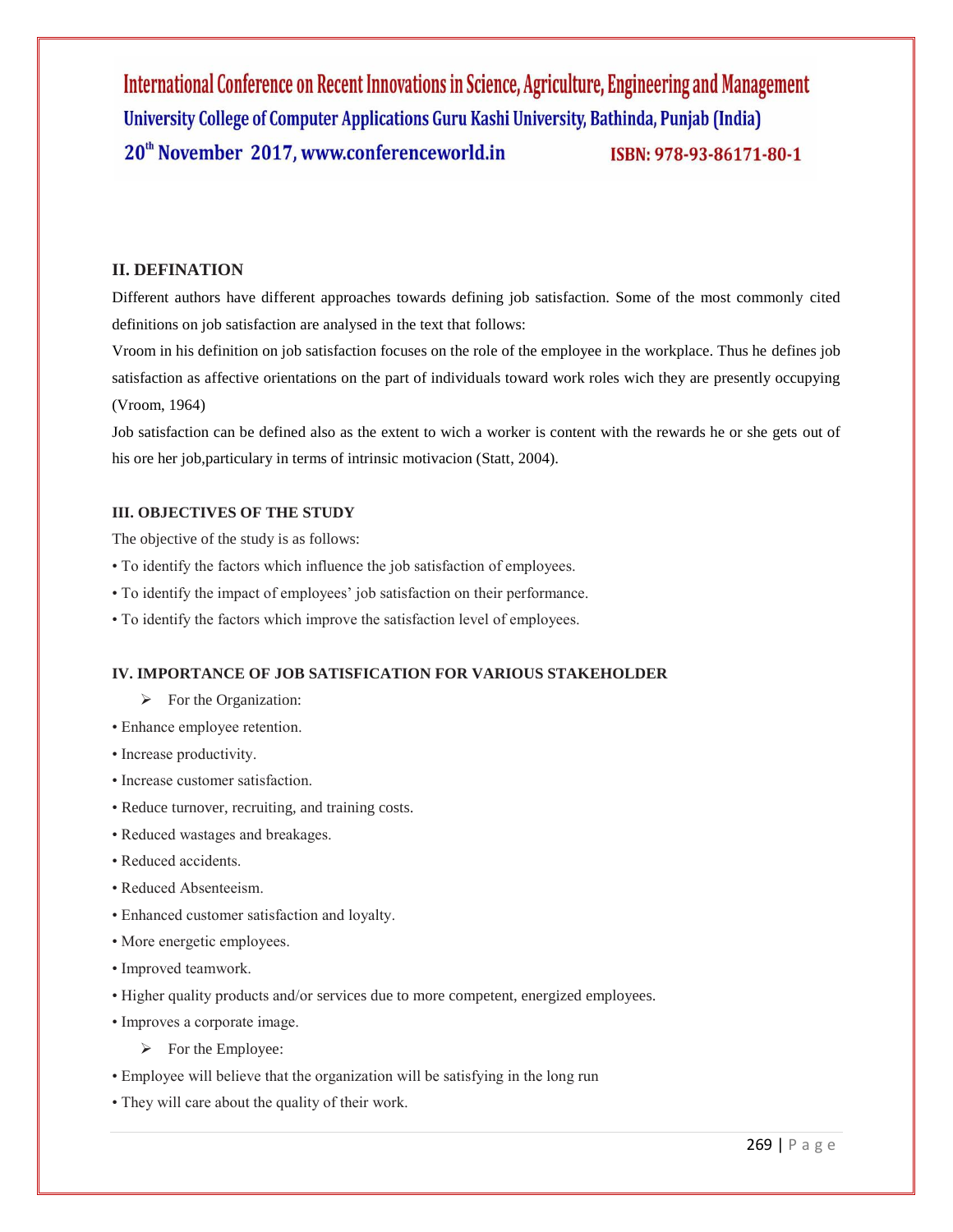- They will create and deliver superior value to the customer.
- They are more committed to the organization.

#### **There are three important dimensions to job satisfaction:**

- Job satisfaction cannot be seen, it can only be inferred. It relates to one's feelings towards one's job.
- Job satisfaction is often determined by how will outcomes meet the expectations or exceed the expectations. If the employees working in the organisation feel that they are working much harder than others in the department but are receiving lower rewards, they will be dissatisfied and have a negative attitude towards the job, the boss and the co-workers. On the other hand, if they feel that they are being paid equitably and treated well by the organisation, they will be satisfied with their jobs and will have positive attitudes.
- Job satisfaction and job attitudes are typically used inter changeably. Positive attitudes towards the jobs are conceptually equivalent to jobs satisfaction and negative attitudes towards the job indicate job dissatisfaction.

Even though these two terms are used interchangeably, but there are differences between the two. Job satisfaction is a specific subset of attitudes. Attitudes reflect one's feeling toward individuals organisations and objects. But job satisfaction refers to one's attitude towards a job. Attitudes refer to predispositions to respond but satisfaction relates to the performance factors. Attitudes are long lasting, but satisfaction is dynamic and it keeps on changing. It can decline even more quickly than it developed. Thus, managers need to pay attention to job satisfaction constantl

#### **V. FACTORS OF JOB SATISFACTION**

The below mentioned are the factors that affect job satisfaction level in employees.

1. Pay

Findings from several studies underline pay as one of the most important factors influencing one's level of job satisfaction.In a study conducted by Lawler (1971), pay has been identified as a determinant factor as most employees rated it as the most influential factor related to job satisfaction.Furthermore, according to Herzberg (1959), employees who are dissatisfied with their pay, is likely that they are also dissatisfied with their work.

2. Job Security

Job security has attracted a great deal of research interest in recent years. The importance of job security comes from the fact that it is vital for influencing work-related outcomes.

Job security appears to be an important determinant of employee health (Kuhnert et al., 1989); for employee turnover (Arnold and Feldman, 1982); for job satisfaction and for organizational commitment (Ashford et al., 1989).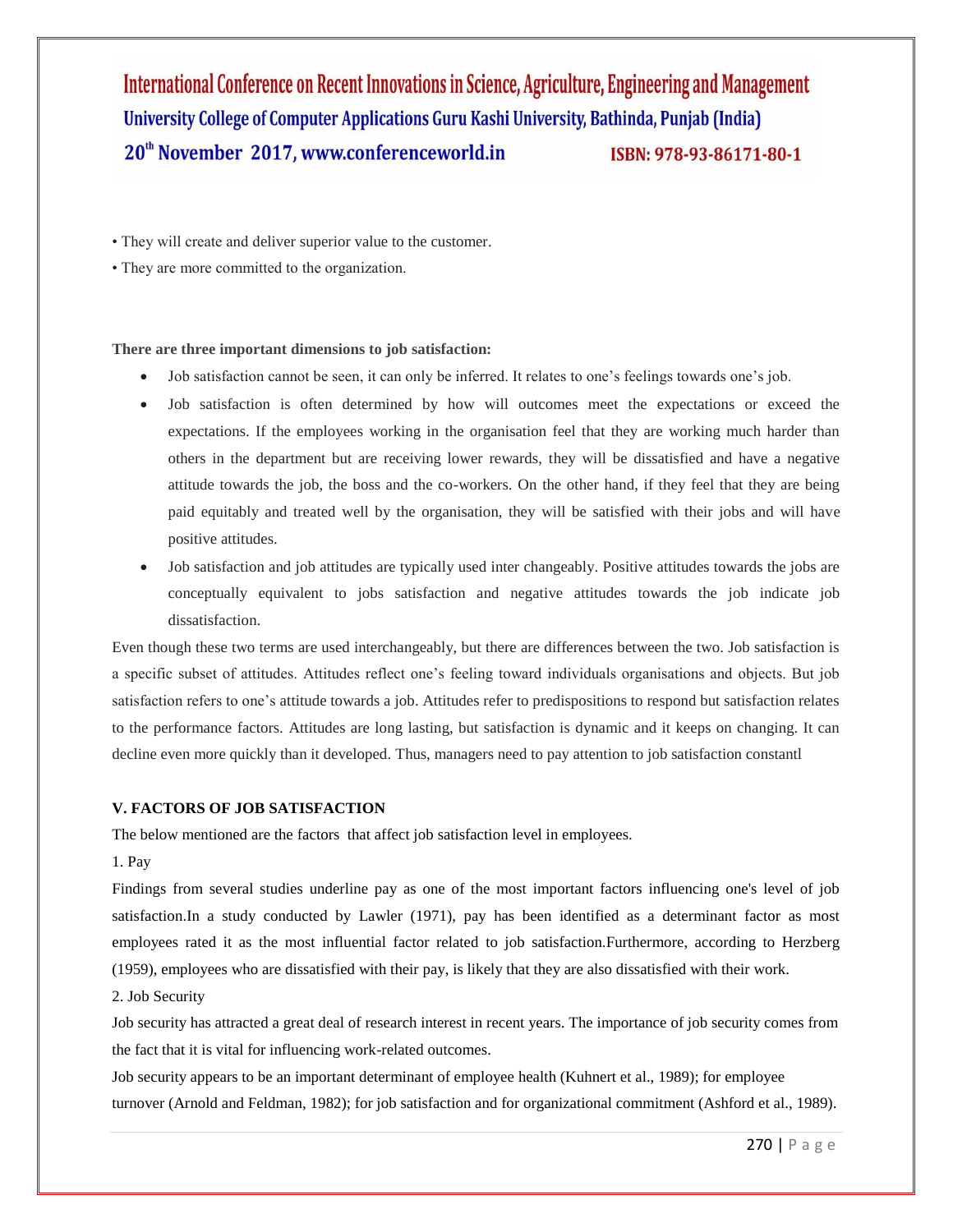Ashford et al., (1989) examined the impact of job insecurity on organisational commitment and job satisfaction and found that job insecurity is leads to reduced satisfaction and commitment. There is also evidence were job insecurity reduces job performance (Rosow & Zager, 1985).

3. Social Simulation

Work and social simulation is another determinant factor of job satisfaction.

Employees prefer positions were they are active rather than bound to a working routine that is likely produce feelings of boredom.

Employees who perceive their job as a way of making a career out of it rather than seeing it as a temporary position, are more likely to prefer challenges in their working tasks and seek further developmental opportunities in their working role (Greenberg & Baron, 1983).

4. Demographic Factors

Studies have shown that age, race and gender have important effects on job satisfaction.In a study conducted by Kalleberg and Loscocco, (1983) older workers were more satisfied than younger workers and minority groups of different ethnicity were less satisfied than the rest of the workers (Amy S. Wharton, Thomas Rotolo, and Sharon R. Bird ,2000).

However, the effects of gender on job satisfaction vary with the level at which an individual works.

5. Opportunity For Promotion

Employee perceptions about opportunity for promotion are also another determinant that influences job satisfaction. One survey found that a perceived lack of promotion opportunities was the strongest reason why federal employees left government service (U.S. Merit Systems Protection Board 1987).

6. Recognition & Appreciation

In a study that was carried out in 23 Romanian organisations, recognition and appreciation were found to be motivating factors responsible for increased effectiveness of employees at work and their high levels of job satisfaction (Farhad Analoui, 1999).

7. Interpersonal Relationships

Several studies take a social approach to job satisfaction, examining the influence of supervision, management, and co-worker social support.

An individual's level of job satisfaction might be a function of personal characteristics and the characteristics of the groups to which she or he belongs to. The social context of work is likely to have a significant impact on a worker's attitude and behaviour Relationships with both co workers and supervisors are important.

Some studies have shown that the better the relationship, between fellow workers and between workers and their immediate boss, the greater the level of job satisfaction (Arne L. Kalleberg and Loscocco, 1983).

8. Opportunity To Use One's Abilities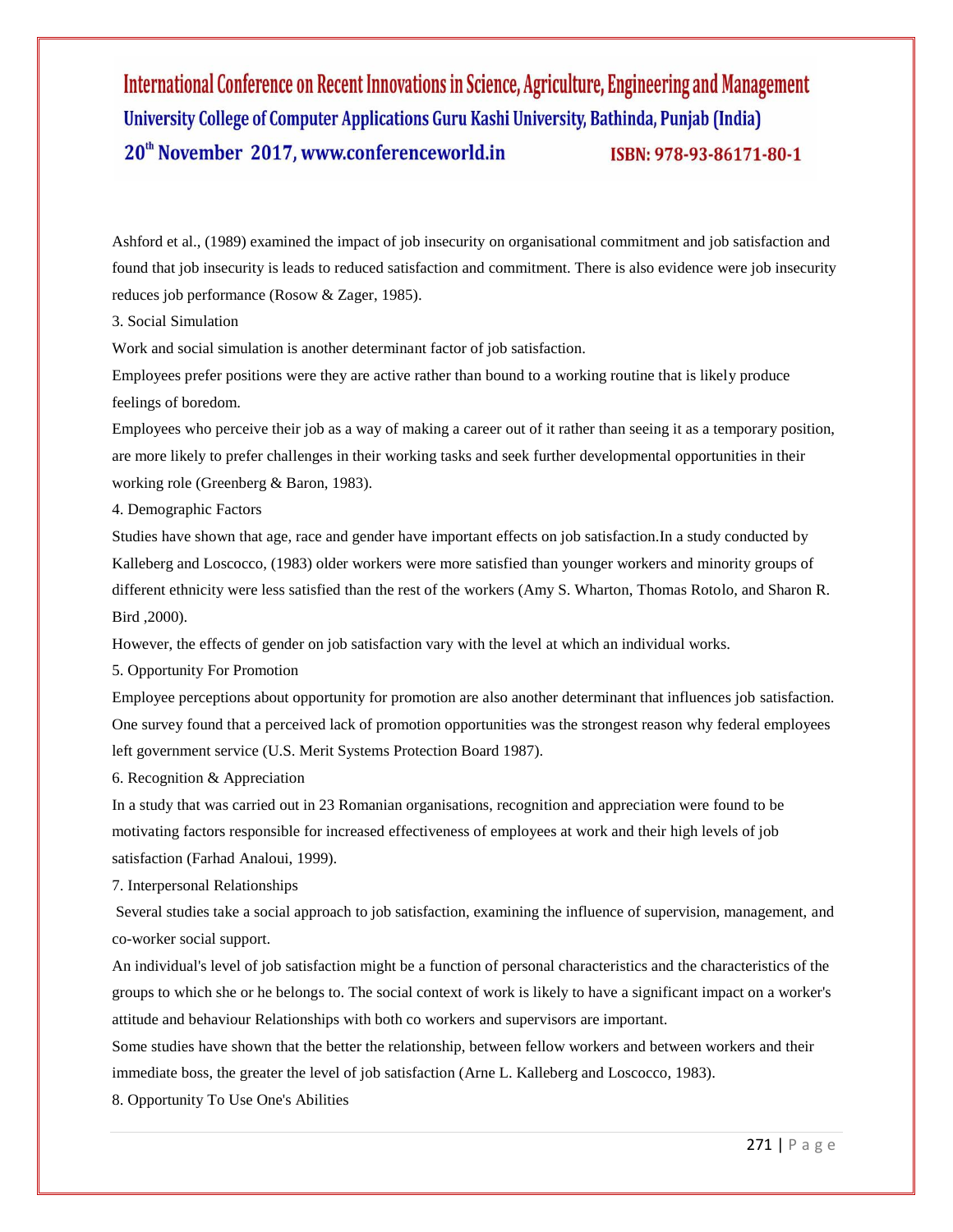Internal rewards involve job characteristics, or the nature of the task that an employee performs.

Employees generally need and like jobs that make use of their abilities. (National Commission on the State and Local Public Service, 1993)

9. Working Hours & Physical Conditions

Two elements related to job satisfaction are the working hours and the physical conditions under which workers spend their working days.

According to Siegel and Lane (1974), the level of importance to some factors is strongly related to job type.

10. Adequate Authority & Sense of Control

Another important component of job satisfaction is the worker's attitude toward the job. The intrinsic rewards of a job, such as a sense of control over one's work and a feeling of accomplishment are important determinants of job satisfaction. Employees are more satisfied when they have adequate freedom and authority to do their jobs and to choose their own method of working. When workers have various autonomous tasks in their jobs, they tend to have more of a sense of control. Previous studies have shown that job satisfaction is negatively related to the performance of routine tasks, and also that job satisfaction is positively related to the performance of more complex and autonomous tasks (Gary Blau, 1999).

11. Equal Opportunities Working Environment

Other factors that affect one's levels of job satisfaction appear to be related to ethical issues and individual differences. Workers prefer an equal opportunities environment where they will be respected in terms of their race, religion, gender, educational background, physical disability etc.

An environment as such encourages workers to feel equal among them and contributes to job satisfaction

### **VI. IMPACT OF JOB SATISFACTION ON EMPLOYEE PERFORMANCE**

Satisfaction and Productivity: "Happy workers are productive workers" is a myth. Various research mentions, "Productive workers are likely to be happy". Satisfied workers are more productive and more productive workers are highly satisfied. Worker productivity is higher in organizations with more satisfied workers.

1. Satisfaction and Absenteeism: Satisfied employees have fewer avoidable absences, while it certainly makes sense that dissatisfied employees are more likely to miss work.

2. Satisfaction and Turnover: Satisfied employees are less likely to quit. Organizations take actions to retain high performers and to weed out lower performers.

3.Satisfaction and Workplace Deviance: Satisfied employees are less likely to create a deviant behavior at the workplace, while dissatisfied employees creates an anti-social kind of behavior at the workplace including unionization attempts, substance abuse, stealing at work, undue socializing and tardiness.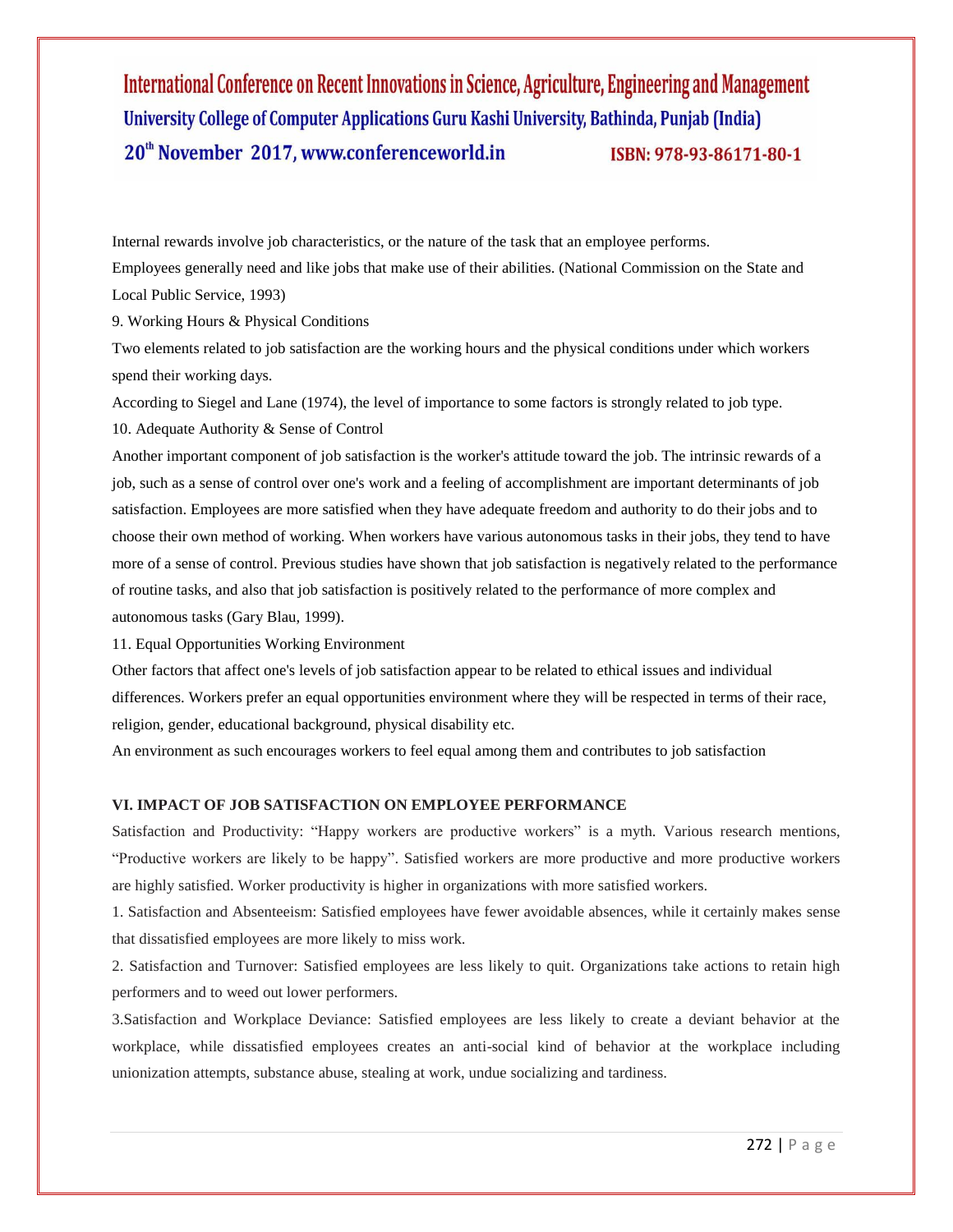4. Satisfaction and Organization Citizenship Behaviour (OCBs): Satisfied employees who feel fairly treated by and are trusting of the organization are more willing to engage in behaviors that go beyond the normal expectations of their job.

5. Satisfaction and Customer Satisfaction: Satisfied workers provide better customer service. Satisfied employees increase customer satisfaction because they are more friendly, upbeat, and responsive; they are less likely to turnover, which helps build long-term customer relationships; and they are experienced. Dissatisfied customers increase employee job dissatisfaction.

# **VII. HOW TO IMPROVE EMPLOYEE SATISFACTION?**

Employee attitudes typically reflect the moral of the company. In areas of customer service and sales, happy employees are extremely important because they represent the company to the public.

1. Clear, Concise and Consistent Communication: In many organizations, employee doesn't know what is mission,vision, objects. Building a corporate culture that requires employees to be an integral part of the organization can be an

effective way of getting the most from the talents or competencies brought to the organization by each employee. We should keep employees informed on the company's position, progress made, issues/challenges, and how they directly

contribute to the success of the business.

2. Getting to Know Your Employees and Create a Team: It can be done by hiring the right employee for right job and clearly defined and communicated employee expectations. Every organization should spend time to instill trust and accountability, laying out clear expectation and securing their commitment to the business and build a culture around Jitendra Kumar Singh & Dr. Mini Jain 109

Journal of Indian Research Vol.1, No.4, October-December, 2013

working together to meet challenges, create new advantage, and propel the business to greater success.

3. Training and Other Improvement Programs: Provide necessary education, training and coaching that increases employees skills and shows the employee that you are interested in their success and readiness for new responsibility.

4. Empower Employees Across the Company: Step up appropriate levels of new responsibility across the company. Push appropriate decision making and allow people closes to the issue to make the call. Make sure your employee knows

that you trust them to do their job to the best of their ability.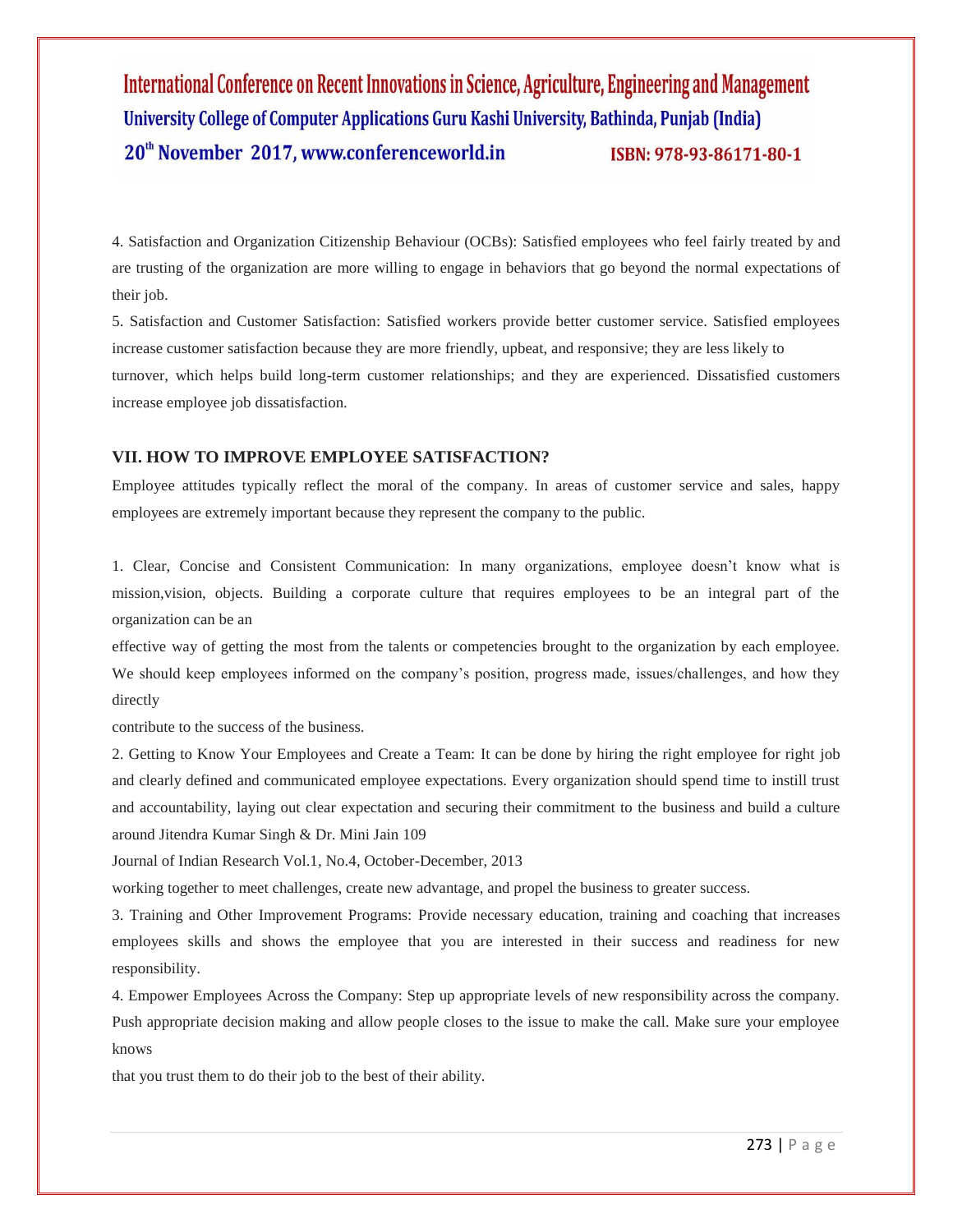5. Work Itself: We can increase employee satisfaction by making job rotation, job enlargement like knowledge enlargement and task enlargement as well as job enrichment. Target should be accessible for employee.

6. Fair Compensation and Benefits: Policies of compensation and benefits are most important part of organization. But you should build your policies at "suitability" not "the best".

7. Opportunity for Promotion and Career Development: Develop programs to promote all titles in the organization and build programs for career development of each title. Organization should give opportunity to every employee for using their abilities, skills and creativeness.

8. Monitor Performance and Reward for Contribution: People naturally keep score. Use this as advantage by monitoring positive contribution and behavior, rewarding as appropriate. Motivate others to reach new performance levels by knowing how they measure upto expectation. We should build the proper evaluation and fair and encourage employees perform work.

9. Provide Regular, Honest Feedback: Don't wait for a crisis situation to give feedback. Instead, give regular constructive input into the employee's performance across a wide variety of issues, build loyalty, challenge to new levels of performance and keep it real.

10. Provide Best Equipment and Safe Working Condition: Invest in employees by making sure their tools and equipments don't keep them from being successful. Give them the very best tools to deliver the very best performance to the company, customers and the marketplace. Companies should build occupational health and safety program.

### **VIII. CONCLUSIONS**

Job satisfaction represents one of the most complex areas facing today's managers when it comes to managing their employees. Although thousands of papers and research have been conducted on job satisfaction all over the world, in the Republic of Macedonia this is one of the least studied research fields. Many studies have demonstrated an unusually large impact on the job satisfaction on the motivation of workers, while the level of motivation has an impact on productivity, and hence also on performance of business organizations.

There is a considerable impact of the employees perceptions for the nature of his work and the level of overall job satisfaction. Financial compansation has a great impact on the overall job satisfaction of employees .

### **REFERENCES**

[1.] AL-Hussami, M. (2008). A Study of nurses' job satisfaction: The relationship to organizational commitment, perceived organizational support, transactional leadership, transformational leadership, and level of education. Eur. J. Sci. Res.,vol. 22(2): 286-295.